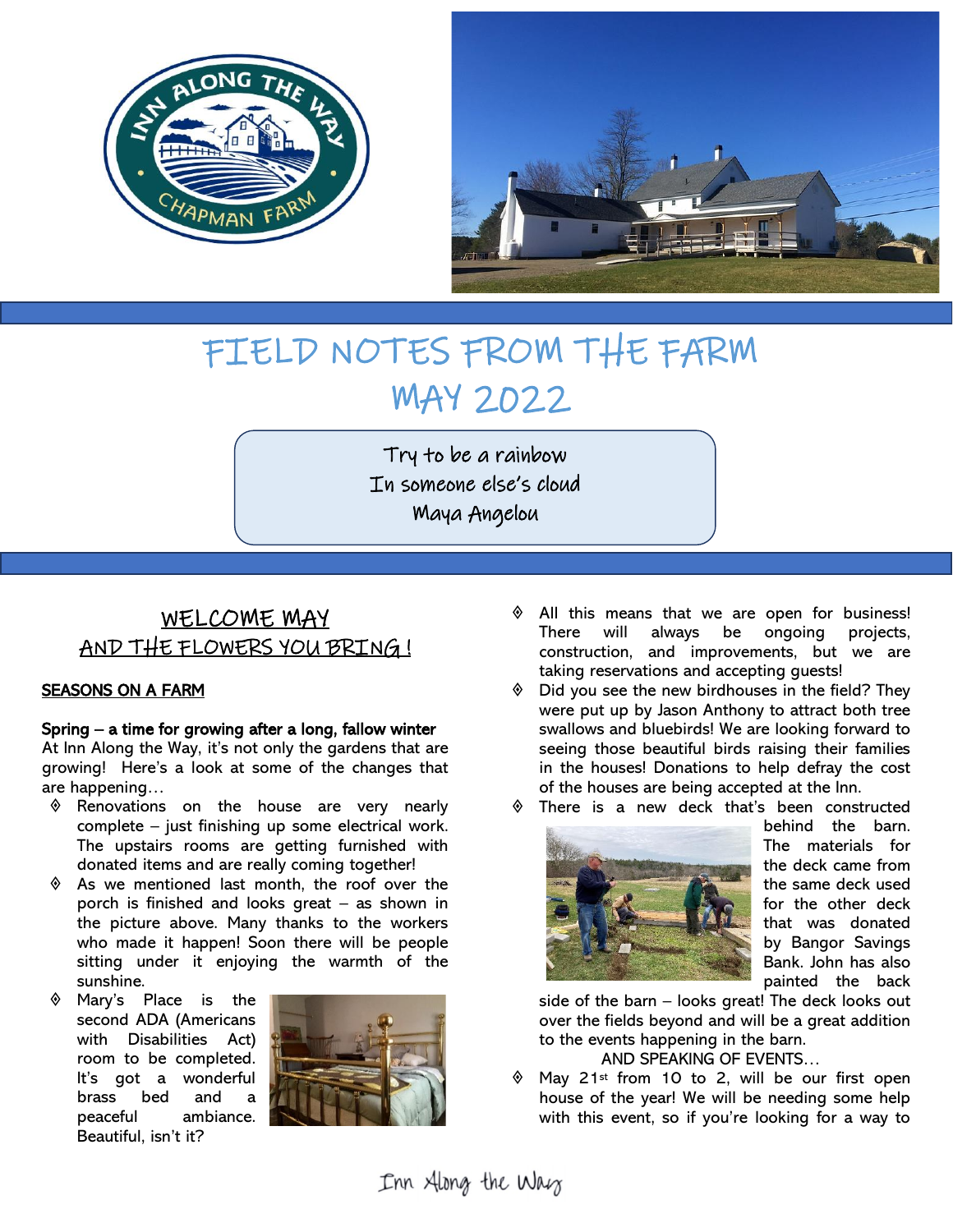volunteer, here it is! See "Upcoming Events" below.

- $\Diamond$  June 4<sup>th</sup> from 8 to 2, we'll be having our first barn sale – we are currently taking donations May. See below for MUCH more information!
- $\Diamond$  June 11<sup>th</sup> will be our first open mic event of the year.
- $\textcircled{1}$  June 14<sup>th</sup> at 10:00, we will be hosting a workshop on Advance Directives with Marcia DeGeer. Please notify Sherry if you are interested in attending.
- June 29th at 7:00 AM, Dr. Steve Kress (founder of Project Puffin) will be leading another bird walk at the farm.
- Dr. Kress will also conduct an indoor presentation of 'Summer Birds of Midcoast Maine' and/or 'Gardening for Birds.' He has some amazing photographs to share.
- $\Diamond$  Lunches with the Bunches will be starting up very soon! We are just waiting for the weather to get better and hoping that Covid doesn't cause us to postpone our lunches again.
- Our new series, "Those Among Us," will feature Liam Child and Bernadette Moss later in the summer.
- $\Diamond$  Our updated website is live and beautiful check it out at [www.innalongtheway.org!](http://www.innalongtheway.org/)
- NOTE: ALL EVENTS AT IAW WILL FOLLOW THE CDC GUIDELINES IN EFFECT AT THAT TIME.

#### UPCOMING OPPORTUNITIES – AKA "HELP!" JUNE 4TH BARN SALE

"BC" – Before Covid, we were hosting two sales each week! "DC" – During Covid, we changed that to two sales per year!

This year's initial barn sale will take place June 4th from 8-2. Future sale dates will be determined later.

Volunteers are needed to do some of the sorting, pricing and organizing of sale items. In addition, there's help needed to set up tables the day before the sale; helping during the sale; and cleaning up when all is said and done.

#### \*\*And, of course, we need items to sell!\*\*

These can be dropped off at the farm. On the last page of this newsletter is a list of items we can accept…and those we cannot. If you have questions, would like to volunteer, or need more info about any of this, please contact Sherry at 207-751-6261 or [info@innalongtheway.org.](mailto:info@innalongtheway.org) NOTE: If you are planning to attend the sale, be aware that we will not be starting the sale early, so please, no early birds!!

We will be needing help in a variety of areas for all of the events at IAW. It may be cooking, hosting, preparing, cleaning or help in some other way. Contact [Jan John](mailto:janjohn1us@yahoo.com?subject=Volunteering) or [Cindi Hasty](mailto:cindihasty1@gmail.com?subject=Volunteering) for more information about how you can help.

#### Summer – a time for continued growth

The warm days of summer will soon be here. It's such a great time to enjoy the beauty around us, watch children playing and take random road trips! Are those Sunday afternoon drives a thing of the past?

#### Fall – a time for harvesting

Let's enjoy the spring and summer before we start talking about Fall!

#### Winter – a time for the fields to rest and prepare for the new year

…and the cycle continues…

#### SPECIAL THANKS

April was volunteer appreciation month and we want to send a special thanks to all of our volunteers! Belva Ann Prycel for the beautiful paintings she donated.

Mike, John and volunteers from Carpenter's Boatshop for their work on the new deck.

Be sure to check our website for dates and times for our activities. Go to: [www.innalongtheway.org/,](http://www.innalongtheway.org/) then click on the Calendar tab.

We are continuing to host grief and caregivers support groups. For more information or to sign up, call Sherry, at 207-751-6261, or contact us at [info@innalongtheway.org.](mailto:info@innalongtheway.org)

For more information about who we are, what we do and our hopes and dreams, please check out our website: www.innalongtheway.org.

#### WAYS OF GIVING

We are in need of some artwork to complete each of our guest rooms.

There are numerous ways to make financial donations. All gifts – large and small – make a difference. For more information, go to: [www.innalongtheway.org/contribute](http://www.innalongtheway.org/contribute)

#### NOTE: If any of the links don't work for you, simply copy them from this newsletter and paste them into your browser.

If you would like to make a suggestion about content for an upcoming newsletter or have a comment you'd like to share, you can contact us at: [newsletter@innalongtheway.org.](mailto:newsletter@innalongtheway.org)

We look forward to hearing from you.

Respectfully submitted. MaryAnn Look